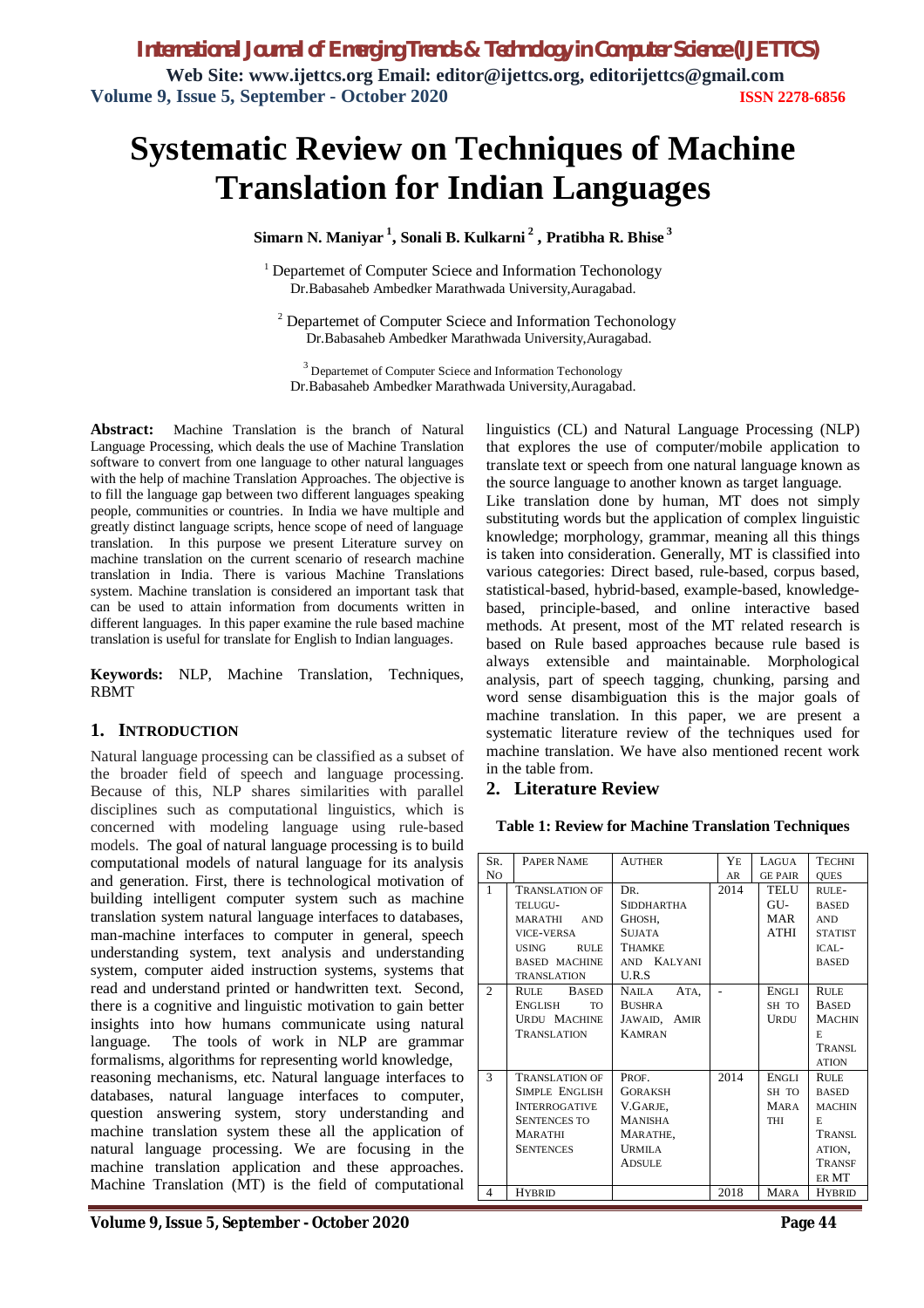**Web Site: www.ijettcs.org Email: editor@ijettcs.org, editorijettcs@gmail.com Volume 9, Issue 5, September - October 2020 ISSN 2278-6856**

|          | <b>MACHINE</b>                                                                                                                               | PROF.                                                                                                       |              | THI                                                                     | <b>MACHIN</b>                                                                                          |    | <b>TECHNIQUE</b>                                                                                                                                      |                                                                                                              |      |                                              |                                                                                              |
|----------|----------------------------------------------------------------------------------------------------------------------------------------------|-------------------------------------------------------------------------------------------------------------|--------------|-------------------------------------------------------------------------|--------------------------------------------------------------------------------------------------------|----|-------------------------------------------------------------------------------------------------------------------------------------------------------|--------------------------------------------------------------------------------------------------------------|------|----------------------------------------------|----------------------------------------------------------------------------------------------|
|          | <b>TRANSLATION</b><br>FROM MARATHI<br>TO ENGLISH: A<br><b>RESEARCH</b><br><b>EVOLUTION</b><br>IN<br><b>MACHINE</b>                           | ABHAPATHAK<br><b>ANCHAL</b><br><b>KUMARI</b><br><b>AKANKSHA</b><br>PRASAD<br><b>ASHWINI</b><br><b>TOPRE</b> |              | <b>TO</b><br><b>ENGLI</b><br>SH                                         | E<br>TRANSL<br><b>ATION</b>                                                                            | 15 | WEB<br><b>BASED</b><br><b>HINDI</b><br><b>TO</b><br><b>PUNJABI</b><br><b>MACHINE</b><br><b>TRANSLATION</b><br><b>SYSTEM</b>                           | <b>VISHAL GOYAL</b><br>AND GURPREET<br><b>SINGH LEHAL</b>                                                    | 2010 | <b>HINDI</b><br>TO<br>PUNJ<br>ABI            | <b>DIRECT</b><br>TRANSL<br><b>ATION</b>                                                      |
| 5        | <b>TRANSLATION</b><br>TRANSMUTER:                                                                                                            | <b>RUTUJALONDH</b><br>E<br>G V GARJE, G                                                                     | 2014         | <b>ENGLI</b>                                                            | <b>RULE</b>                                                                                            | 16 | A<br><b>HEURISTIC</b><br>APPROACH FOR<br><b>BASED</b><br><b>GRAPH</b><br><b>MACHINE</b><br><b>TRANSLATION</b>                                         | PRIYANKA<br>MALVIYA,<br>RAO,<br><b>GAURI</b><br><b>ROHINI</b><br><b>B.</b><br>JADHAV,<br>Н.<br><b>MAYURI</b> | 2017 | <b>ENGLI</b><br>SH TO<br><b>HINDI</b>        | <b>GRAPH</b><br><b>BASED</b><br><b>APPROA</b><br><b>CH</b>                                   |
|          | <b>APPROACH</b><br>AN<br>TO RULE-BASED<br><b>ENGLISH TO</b><br><b>MARATHI</b><br><b>MACHINE</b><br>TRANSLATION                               | KHARATE,<br>K<br><b>HARSHAD</b><br><b>KULKARNI</b>                                                          |              | <b>SH TO</b><br><b>MARA</b><br>THI                                      | <b>BASED</b><br><b>MACHIN</b><br>E<br>TRANSL<br><b>ATION</b>                                           | 17 | <b>DEVELOPMENT</b><br><b>OF</b><br>TELUGU-<br><b>TAMIL</b><br>TRANSFER-<br><b>BASED MACHINE</b>                                                       | <b>MOLAWADE</b><br>K.<br>PARAMESWARI                                                                         | 2015 | TELU<br>$GU-$<br><b>TAMI</b><br>$\mathbf{L}$ | TRANSF<br>ER-<br><b>BASED</b><br><b>MACHIN</b><br>E                                          |
| 6        | <b>MARATHI</b><br><b>TO</b><br><b>ENGLISH</b><br><b>SENTENCE</b><br>TRANSLATOR<br><b>FOR SIMPLE</b><br>ASSERTIVE AND<br><b>INTERROGATIVE</b> | G.V.<br>GARJE,<br>PHD, AKSHAY<br>BANSODE,<br><b>SUYOG</b><br><b>GANDHI, ADITA</b><br><b>KULKARNI</b>        | 2016         | <b>MARA</b><br>THI<br>TO<br><b>ENGLI</b><br><b>SH</b>                   | <b>RULE</b><br><b>BASED</b><br>TRANSL<br><b>ATION</b><br><b>APPROA</b><br><b>CH</b>                    | 18 | <b>TRANSLATION</b><br>SYSTEM:<br>With<br><b>SPECIAL</b><br><b>REFERENCE</b><br><b>TO</b><br><b>DIVERGENCE</b><br><b>INDEX</b><br>AN ENGLISH TO        | R.M.K. SINHA,                                                                                                | 2003 | ENGLI                                        | TRANSL<br><b>ATION</b><br><b>SYSTEM</b><br>RULE-                                             |
| 7        | <b>SENTENCES</b><br><b>ENGLISH</b><br><b>TO</b><br><b>MARATHI RULE-</b><br><b>BASED MACHINE</b><br><b>TRANSLATION OF</b><br><b>SIMPLE</b>    | G.V.<br>GARJE,<br>G.K. KHARATE<br><b>AND</b><br>M.L.<br><b>DHORE</b>                                        | 2015         | <b>ENGLI</b><br>SH TO<br><b>MARA</b><br>THI                             | <b>RULE</b><br><b>BASED</b><br><b>MACHIN</b><br>E<br>TRANSL                                            | 19 | HINDI MACHINE-<br><b>AIDED</b><br><b>TRANSLATION</b><br><b>SYSTEM</b><br>ENGLISH-HINDI                                                                | A. JAIN<br>ONDŘEJ BOJAR,                                                                                     | 2008 | SH TO<br><b>HINDI</b><br><b>ENGLI</b>        | <b>BASED</b><br>AND<br><b>EXAMPL</b><br>$E-$<br><b>BASED</b><br>RULE-                        |
|          | <b>ASSERTIVE</b><br><b>SENTENCES</b>                                                                                                         |                                                                                                             |              |                                                                         | <b>ATION</b>                                                                                           |    | TRANSLATION IN<br>21 DAYS                                                                                                                             | <b>PAVEL</b><br>STRAŇÁK,                                                                                     |      | SH TO<br><b>HINDI</b>                        | <b>BASED</b><br><b>AND</b>                                                                   |
| 8        | <b>NEURAL</b><br><b>MACHINE</b><br><b>TRANSLATION</b><br>FOR ENGLISH TO                                                                      | SANDEEP SAINI,<br><b>VINEET</b><br><b>SAHULA</b>                                                            | 2018         | <b>ENGLI</b><br>SH TO<br><b>HINDI</b>                                   | <b>NEURAL</b><br><b>MACHIN</b><br>E<br>TRANSL                                                          |    |                                                                                                                                                       | <b>DANIEL ZEMAN</b>                                                                                          |      |                                              | <b>EXAMPL</b><br>$E-$<br><b>BASED</b>                                                        |
| 9<br>10  | <b>HINDI</b><br><b>NEURAL</b><br><b>MACHINE</b><br><b>TRANSLATION OF</b><br><b>INDIAN</b><br>LANGUAGES<br><b>NEURAL</b>                      | <b>KARTHIK</b><br>REVANURU,<br><b>KAUSHIK</b><br>TURLAPATY,<br><b>SHRISHA RAO</b><br><b>HIMANSHU</b>        | 2017         | <b>INDIA</b><br>$\mathbf N$<br>LANG<br><b>UAGE</b><br>S<br><b>ENGLI</b> | <b>ATION</b><br><b>NEURAL</b><br><b>MACHIN</b><br>E<br>TRANSL<br><b>ATION</b><br><b>NEURAL</b>         | 20 | <b>SIMPLE</b><br>SYNTACTIC AND<br>MORPHOLOGICA<br>PROCESSING<br>L<br>CAN<br><b>HELP</b><br>ENGLISH-HINDI<br><b>STATISTICAL</b>                        | <b>ANANTHAKRIS</b><br><b>HNAN</b><br>RAMANATHAN,<br><b>PUSHPAK</b><br><b>BHATTACHARY</b><br>YA, JAYPRASAD    | 2008 | ENGLI<br>SH-<br><b>HINDI</b>                 | <b>STATIST</b><br><b>ICAL</b><br><b>MACHIN</b><br>E<br>TRANSL                                |
|          | <b>MACHINE</b><br>TRANSLATION<br>ENGLISH-<br><b>FOR</b>                                                                                      | CHOUDHARY,<br><b>ADITYA</b><br><b>KUMAR</b>                                                                 |              | SH-<br><b>TAMI</b><br>L                                                 | <b>MACHIN</b><br>E<br>TRANSL                                                                           |    | <b>MACHINE</b><br><b>TRANSLATION</b>                                                                                                                  | HEGDE, RITESH<br>M.<br>SHAH, SASIKUM<br>AR M                                                                 |      |                                              | <b>ATION</b>                                                                                 |
| 11       | TAMIL<br><b>STATISTICAL</b><br><b>MACHINE</b><br><b>TRANSLATION</b><br>FROM ENGLISH<br>TO HINDI                                              | PATHAK<br>SUBALALITH,<br>AARTHI<br><b>VENKATARAMA</b><br>N,BASIMSHAHI<br>DBAQUI                             | 2018         | ENGLI<br>SH TO<br><b>HINDI</b>                                          | <b>ATION</b><br><b>STATIST</b><br>ICAL<br><b>MACHIN</b><br>E<br>TRANSL<br><b>ATION</b>                 | 21 | <b>EXAMPLE BASED</b><br><b>MACHINE</b><br><b>TRANSLATION</b><br><b>FOR</b><br>ENGLISH-<br><b>SINHALA</b><br><b>TRANSLATIONS</b>                       | F.H.A.M.<br><b>SILVA</b><br>A.R.WEERASIN<br><b>GHE</b><br>$\mathbf{AND}$<br>H.L.PREMARAT<br><b>ENE</b>       | 2015 | ENGLI<br>SH-<br><b>SINHA</b><br>LA           | <b>EXAMPL</b><br>E<br><b>BASED</b><br><b>MACHIN</b><br>$\mathbf E$<br>TRANSL<br><b>ATION</b> |
| 12<br>13 | <b>MACHINE</b><br><b>TRANSLATION</b><br>FROM ENGLISH<br><b>TO HINDI</b><br>ETRANS-                                                           | <b>G.SURYAKALA</b><br>ESWARI,<br>N.V.S.SOWJAN<br>YA, P. SURYAPR<br><b>ABHAKAR RAO</b><br>PROMILA            | 2018<br>2012 | <b>ENGLI</b><br>SH TO<br><b>HINDI</b><br><b>ENGLI</b>                   | <b>STATIST</b><br>ICAL<br><b>MACHIN</b><br>E<br><b>TRANSL</b><br><b>ATION</b><br>$\operatorname{RULE}$ | 22 | <b>NOVEL</b><br>A<br><b>APPROCH</b><br><b>FOR</b><br>INTERLINGUAL<br>EXAMPLE-BASED<br><b>TRANSLATION OF</b><br><b>ENGLISH</b><br>TO<br><b>MARATHI</b> | PROF. KRUSHNA<br>DEO.T.BELERA<br>Ο,<br>PROF. VINOD. S.<br><b>WADNE</b><br>PROF. S. V.<br>PHULARI,            | 2014 | <b>ENGLI</b><br>SH TO<br>MARA<br>THI         | <b>EXAMPL</b><br>$E-$<br><b>BASED</b><br><b>MACHIN</b><br>E<br>TRANSL<br><b>ATION</b>        |
|          | ENGLISH<br>TO<br><b>SANSKRIT</b><br><b>MACHINE</b><br>TRANSLATION                                                                            | BAHADUR,<br>A.K.JAIN,<br>D.S.CHAUHAN                                                                        |              | SH TO<br><b>SANS</b><br><b>KRIT</b>                                     | <b>BASED</b><br><b>MACHIN</b><br>E<br><b>TRANSL</b>                                                    | 23 | <b>DESIGN</b><br><b>AND</b><br><b>DEVELOPMENT</b>                                                                                                     | PROF.<br><b>B.S.</b><br><b>KANKATE</b><br>LATHA R NAIR,<br>DAVID PETER                                       | 2012 | <b>MALA</b><br>YALA                          | A<br><b>TRANSF</b>                                                                           |
| 14       | TRANSFORMATIO<br>N OF MULTIPLE<br><b>ENGLISH TEXT</b><br><b>SENTENCES</b><br>TO<br>VOCAL SANSKRIT<br>USING<br><b>RULE</b><br><b>BASED</b>    | MR.UDAY<br>C.<br>PATKAR,<br>PROF.PRAKASH<br>R.<br>DEVALE,<br>PROF.DR.SUHA<br>S.H.PATIL                      | 2012         | <b>ENGLI</b><br>SH TO<br><b>SANS</b><br><b>KRIT</b>                     | <b>ATION</b><br><b>RULE</b><br><b>BASED</b><br><b>MACHIN</b><br>E<br>TRANSL<br><b>ATION</b>            | 24 | OF<br>A<br>MALAYALAM TO<br><b>ENGLISH</b><br>TRANSLATOR- A<br>TRANSFER<br><b>BASED</b><br><b>APPROACH</b><br>MALAYALAM TO                             | S, RENJITH P<br><b>RAVINDRAN</b><br>ANISREE P G1,                                                            | 2016 | M TO<br>ENGLI<br>SH<br>MALA                  | ER<br><b>BASED</b><br><b>APPROA</b><br>CH<br><b>HYBRID</b>                                   |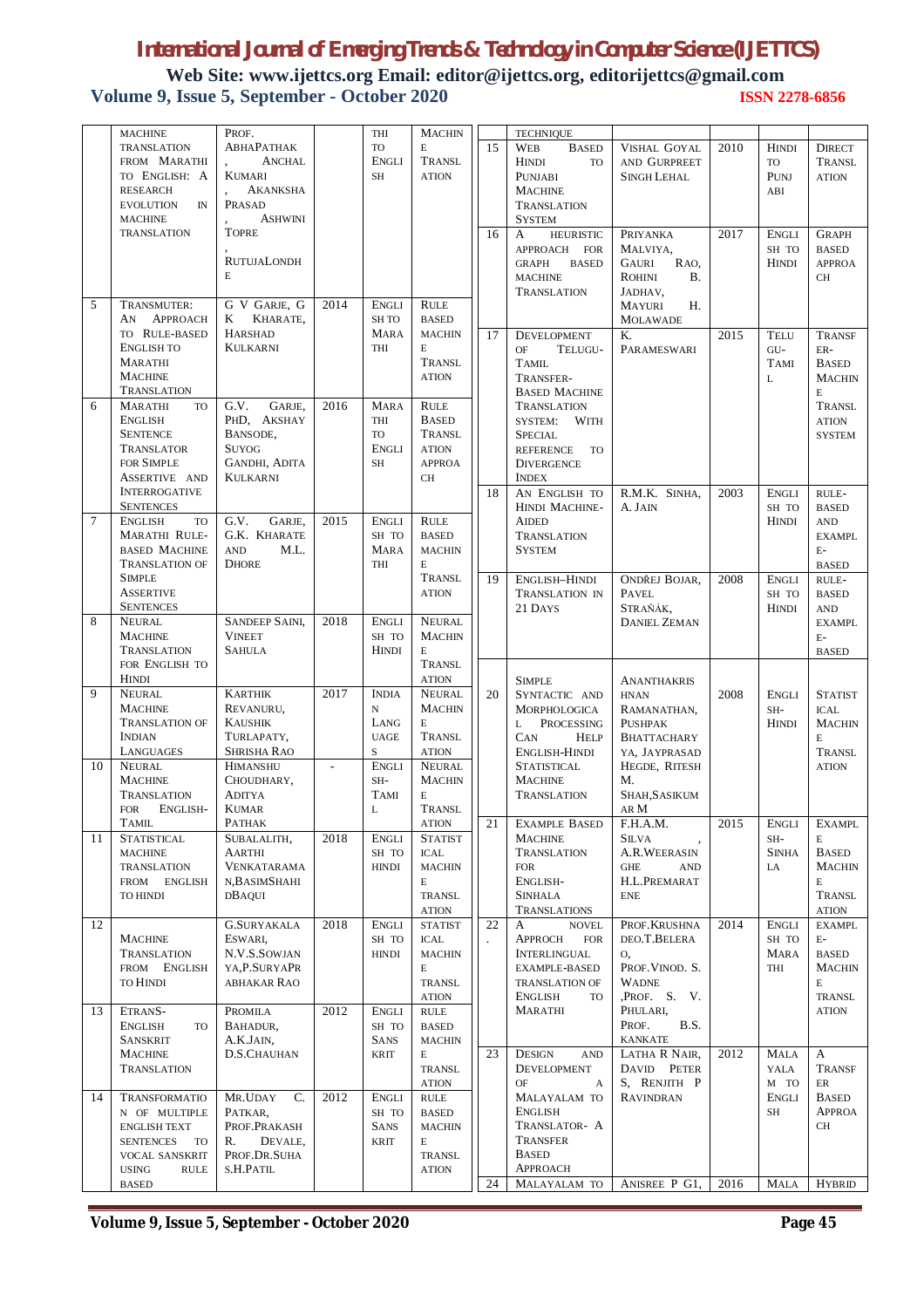**Web Site: www.ijettcs.org Email: editor@ijettcs.org, editorijettcs@gmail.com Volume 9, Issue 5, September - October 2020 ISSN 2278-6856**

| 25 | ENGLISH<br><b>MACHINE</b><br>TRANSLATION: A<br><b>HYBRID</b><br><b>APPROACH</b><br>A HYBRID                                                                                                                                                                                                                                                                       | RADHIKA KT <sub>2</sub><br>NITHYA B,                                | 2013 | YALA<br>M TO<br>ENGLI<br><b>SH</b><br>ENGLI                                              | <b>APPROA</b><br>CH<br><b>HYBRID</b>                                        |
|----|-------------------------------------------------------------------------------------------------------------------------------------------------------------------------------------------------------------------------------------------------------------------------------------------------------------------------------------------------------------------|---------------------------------------------------------------------|------|------------------------------------------------------------------------------------------|-----------------------------------------------------------------------------|
|    | TO.<br>APPROACH<br>ENGLISH<br><b>TO</b><br>MALAYALAM<br><b>MACHINE</b><br><b>TRANSLATION</b>                                                                                                                                                                                                                                                                      | <b>SHIBILY JOSEPH</b>                                               |      | SH TO<br>MALA<br>YALA<br>M                                                               | <b>APPROA</b><br><b>CH</b>                                                  |
| 26 | A RULE BASED<br>APPROACH FOR<br><b>TRANSLATION OF</b><br><b>CAUSATIVE</b><br><b>CONSTRUCTION</b><br>OF ENGLISH AND<br><b>MALAYALAM</b><br><b>FOR</b><br><b>THE</b><br><b>DEVELOPMENT</b><br>OF<br>PROTOTYPE FOR<br>MALAYALAM TO<br>ENGLISH<br>AND<br>T <sub>O</sub><br>ENGLISH<br>MALAYALAM<br>BILINGUAL<br><b>MACHINE</b><br><b>TRANSLATION</b><br><b>SYSTEM</b> | T.K. BIJIMOL1*<br><b>JOHN</b><br>T.<br>ABRAHAM2                     | 2018 | <b>MALA</b><br>YALA<br>M TO<br>ENGLI<br>SH<br>AND<br>ENGLI<br>SH TO<br>MALA<br>YALA<br>M | A RULE<br><b>BASED</b><br>APPROA<br>CH                                      |
| 27 | RULE BASED<br><b>MACHINE</b><br>TRANSLATION<br>FROM ENGLISH<br>TO MALAYALAM                                                                                                                                                                                                                                                                                       | R. REMYA, S.<br>REMYA.<br>R.<br>REMYA, AND K.<br>Ρ.<br><b>SOMAN</b> | 2009 | ENGLI<br>SH TO<br>MALA<br>YALA<br>M                                                      | <b>RULE</b><br><b>BASED</b><br><b>MACHIN</b><br>E<br>TRANSL<br><b>ATION</b> |

### **3. Overview of machine translation Approaches**

Researchers proposed many approaches for the Machine Translation. Overview of main approaches is presented here. There are two broad categories of Machine Translation Systems, namely Rule-Based and Empirical Based Machine Translation Systems. Hybrid Machine Translation system takes the benefits from both Rule-Based Machine Translation System and Empirical Based Machine Translation System. Rule-Based Machine Translation System is further classified into Direct, Transfer and Interlingua, while Empirical Based Translation System is classified into Statistical and Example based machine translation system



#### **Figure1**. Technique of Machine Translation

#### **3.1 Rule Based Translation**

A Rule-Based Machine Translation (RBMT) system consists of collection of various rules, called grammar rules, a bilingual lexicon or dictionary, and software programs to process the rules. Rule-Based Machine Translation (RBMT), also known as Humaistic methods of MT, is a general term that indicates machine translation systems based on linguistic information about source and target languages basically recover from (bilingual) dictionaries and grammars covering the main semantic, morphological, and syntactic consistencies of each language respectively. Having source language sentences , an RBMT system generates them to target language sentences on the support of morphological, syntactic, and advantages of RBMT system is that the interlingua develop into more valuable as the amount of target languages it can be turned into development. Interlingual machine translation system has been built operational at the economical level is the KANT system (Nyberg and Mitamura, 1992), which is develop to translate Caterpillar Technical English (CTE) into other languages. The interlingual technique is clearly attractive for multilingual systems. All other analysis modules and of all generation modules both of analysis module can be independent.

#### **3.2 Direct Translation:**

One of the simplest machine translation techniques is Direct Machine Translation in which technique with the help of bilingual dictionary direct word to word translation is done. Starting with the shallowest level at the bottom of the pyramid is the Direct Machine Translation Technique. DMT technique is the oldest technique and also less popular technique. Direct translation is made at the word level. Machine translation systems that use this approach are capable of translating a language, source language (SL) directly to target language (TL). Words of the source language are translated without passing through an additional/intermediary representation. The analysis of source language texts is oriented to only one target language. Direct translation systems are basically bilingual and uni-directional. Direct translation technique needs only a little syntactic and semantic analysis. SL analysis is oriented specifically to the production of representations applicable for one particular Target language . DMT is a word-by-word translation technique with some simple grammatical adjustments.



**Figure 2**: Direct Machine translation Approach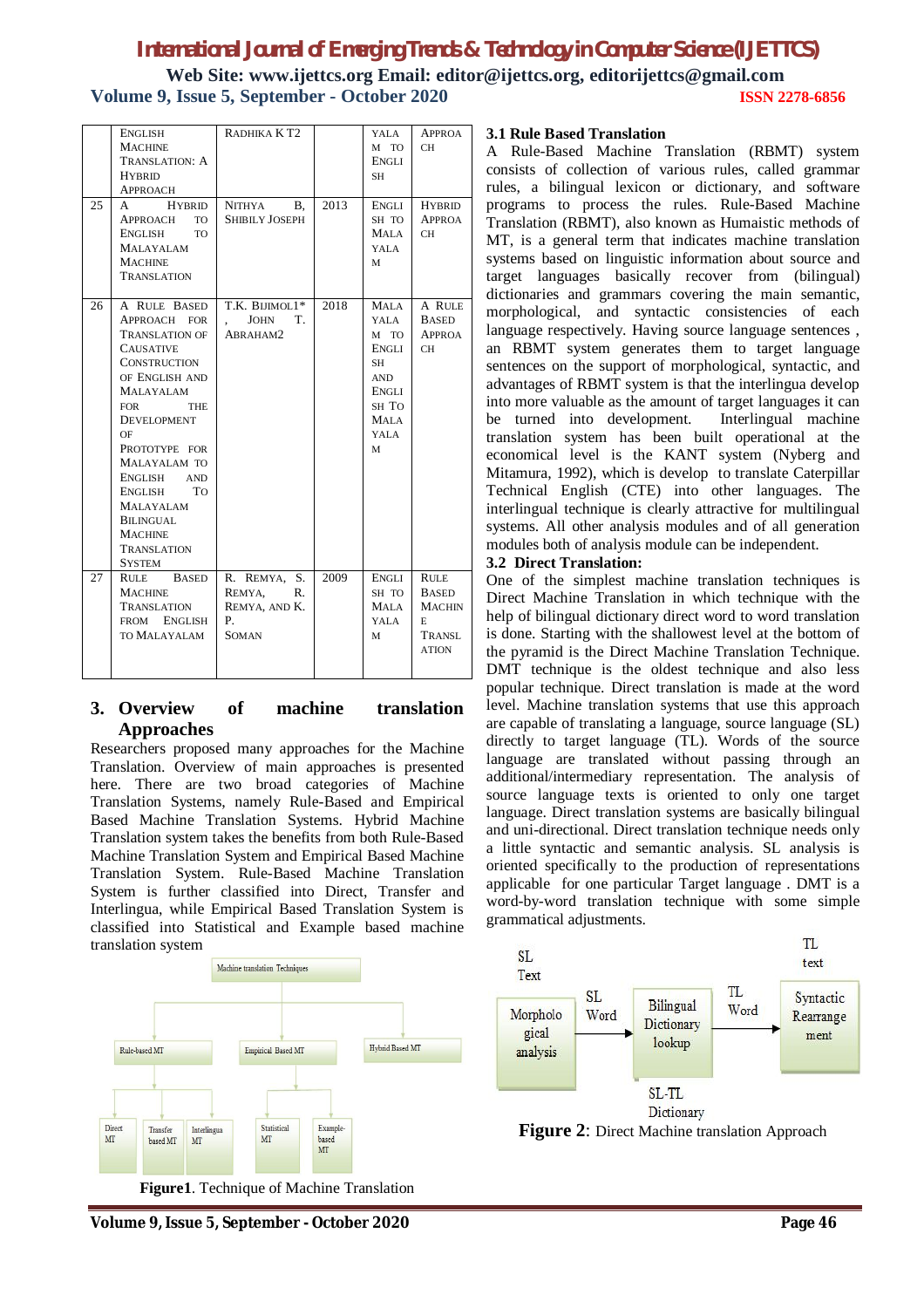## *International Journal of Emerging Trends & Technology in Computer Science (IJETTCS)* **Web Site: www.ijettcs.org Email: editor@ijettcs.org, editorijettcs@gmail.com Volume 9, Issue 5, September - October 2020 ISSN 2278-6856**

#### **3.3. Statistical-based Approach:**

SMT can be described as the process of finding and matching identical pairs from SL and TL in parallel corpora. The goal of SMT is to make an optimal decision in language translation by using statistical decision theory, based on probability distribution function. The important feature of SMT is the presence of statistical table, which can be built by using supervised or unsupervised statistical machine learning algorithms. Statistical table generally contains statistical information pertaining to sentences or languages. SMT relies on a statistical calculation of the probabilities of a match [17] by using two probabilistic models: Language model and Translation model, rather than relying on linguistic translation algorithms. The idea of SMT is that document can be translated on the basis of probability distribution function  $P(t/s)$ , where  $P(t/s)$  is the probability of translating a sentence, say 's' in SL to a sentence 't' in TL. And this function is generated easily by using Bayes theorem. In Bayes theorem probability distribution  $p(t/s)$  is obtained from the product of  $P(s/t)$  and  $p(t)$ , where  $P(s/t)$  is the probability that the source sentence is a translation of the target sentence, and  $P(t)$  is the probability of the TL



**Figure 3:** Statistical Machine Translation Approach

#### **3.4. Example-based translation:**

Basic idea of this MT is to reuse the examples of already existing translations. An example-based translation is uses a bilingual corpus as its main knowledge base and it is essentially translation by analogy. Example-based machine translation (EBMT) is define by its use of bilingual corpus with parallel texts as its main knowledge, in which translation by analogy is the main idea. An EBMT system is given a set of sentences in the source language (from which one is translating) and corresponding translations of each sentence in the target language with point to point mapping. These examples are used to covert similar types of sentences of source language to the target language. Example acquisition, example base and management, example application and synthesis this is four tasks in Example based machine translation system. At the base of

example-based machine translation is the idea of translation by analogy. The ethic of translation by analogy is encoded to example-based machine translation through the example translations that are used to train such a system.

#### **3.5. Knowledge-Based MT:**

Knowledge-Based Machine Translation (KBMT) requires complete understanding of the source text prior to the translation into the target text. KBMT is implemented on the Interlingua 56 International Journal on Natural Language Computing (IJNLC) Vol. 4, No.2,April 2015 57 architecture. KBMT must be supported by world knowledge and by linguistic semantic knowledge around meanings of words and their combinations.

#### **3.6. Hybrid-based Translation:**

Hybrid-based technique is develop using the advantages of SMT and EBMT methodologies. The hybrid technique used in a number of different ways. Translations are performed in the first level using a rule-based technique which is followed by adjusting or correcting the output using statistical information. other way in which rules are used to pre-process the input data and for post-process the statistical output of a statistical-based translation system. By taking the advantage of both statistical and rule-based translation methodologies, a new approach was developed, called hybrid-based approach, which has confirm to have better efficiency in the area of MT systems. Now days, several governmental and private based MT fields use this hybrid-based technique to develop covert from source to target language, which is based on both rules and statistics. The hybrid technique can be used in different ways. In some cases, translations are performed in the first level using a rule-based technique followed by adjusting or correcting the output using statistical information. Other way, rules are used to pre-process the input data as well as post-process the statistical output of a statistical Machine translation system. Hybrid based technique is better than the previous and has more power, flexibility, and control in translation. Hybrid technique integrating more than one MT paradigm are receiving increasing attention. The METIS-II MT system is an example of hybridization about the EBMT framework; it avoids the current need for parallel corpora by using a bilingual dictionary (similar to that found in most RBMT systems) and a monolingual corpus in the TL (Dirix et al., 2005). An example of hybridization about the rule-based paradigm is given by Open. It integrates statistical methods within an RBMT system to choose the best translation from a set of competing hypotheses (translations) generated using rule-based methods.

#### **3.7. Neural Machine Translation:**

Neural Machine Translation is an approach to MT that uses a neural network which directly models the conditional probability of translating a given source sentence to a target sentence.

#### **4. Conclusion:**

In this paper explain the various standardized approaches in the field of Machine translation word wide and especially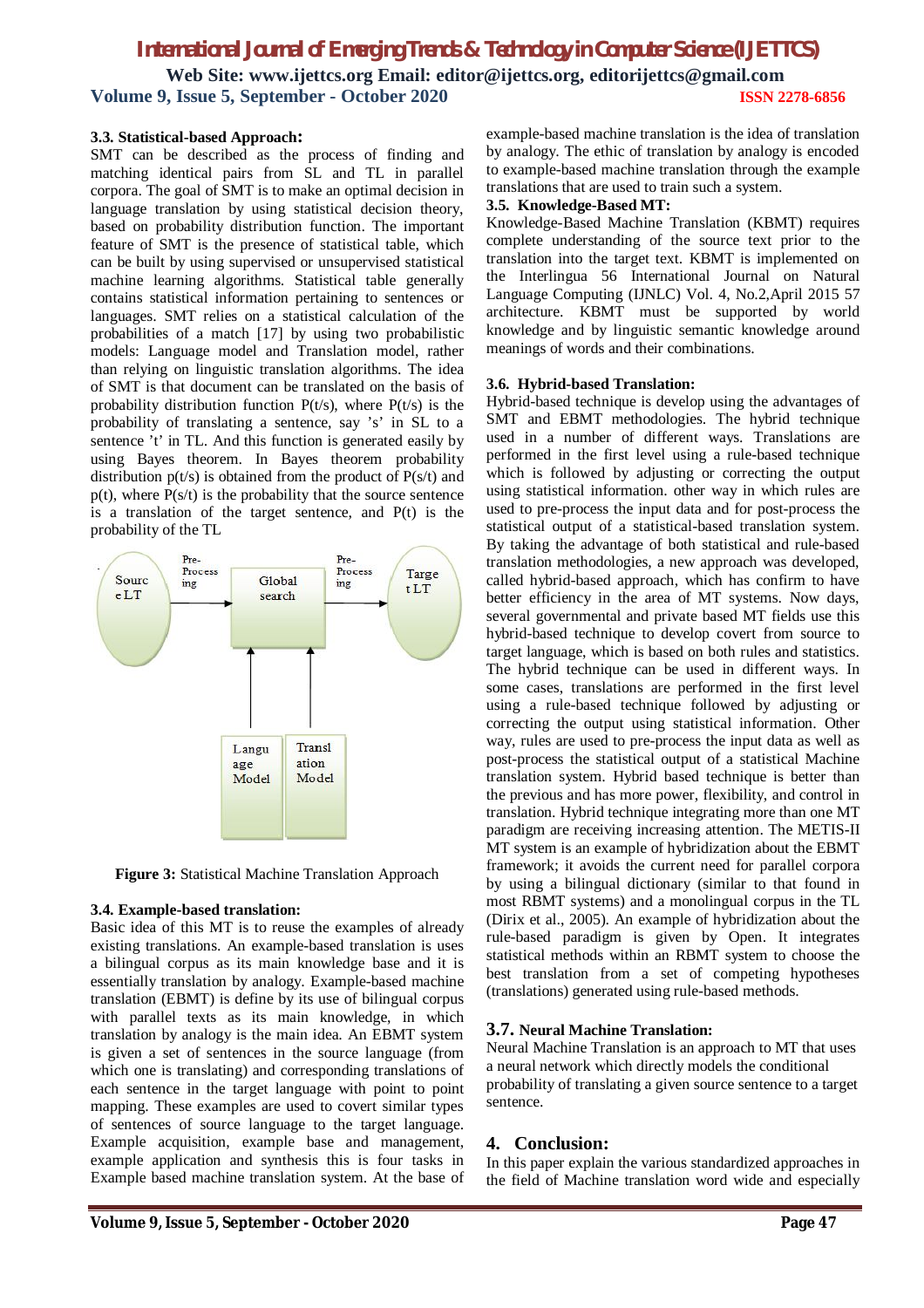**Web Site: www.ijettcs.org Email: editor@ijettcs.org, editorijettcs@gmail.com Volume 9, Issue 5, September - October 2020 ISSN 2278-6856**

with context to Indian languages. Our aim is to be examining the machine translation technique. Rule based machine translation system this technique is useful for the machine translation for Indian languages. Now current most of use the neural machine translation system. Those techniques are useful for translation as per review. This paper will be useful for new researchers to understand the technique of machine translation system, so that they can enhance the methods and do the more useful to take all mankind close to each other.

#### **References:**

- [1] M. D. Okpor," Machine Translation Approaches: Issues and Challenges", International Journal of Computer Science Issues, Vol. 11, Issue 5, No 2, 2014
- [2] Dr. Siddhartha Ghosh, Sujata Thamke and Kalyani U.R.S," Translation of telugu-marathi and vice-versa using rule based machine translation" pp. 01–13, 2014.
- [3] Naila Ata, Bushra Jawaid, Amir Kamran," Rule Based English to Urdu Machine Translation".
- [4] Prof. Goraksh V.Garje, Manisha Marathe, Urmila Adsule," Translation of Simple English Interrogative Sentences to Marathi Sentences" 2014
- [5] Prof. AbhaPathak, Anchal Kumari, Akanksha Prasad Ashwini Topre , RutujaLondhe" Hybrid machine translation from Marathi to English: A research evolution in machine translation", International Journal of Advance Engineering and Research Development, Volume 5, Issue 01, 2018
- [6] G V Garje, G K Kharate, Harshad Kulkarni," Transmuter: An Approach to Rule-based English to Marathi Machine Translation", International Journal of Computer Applications, Volume 98 , No-21, 2014.
- [7] G.V. Garje, PhD, Akshay Bansode, Suyog Gandhi, Adita Kulkarni," Marathi to English Sentence Translator for Simple Assertive and Interrogative Sentences", International Journal of Computer Applications , Volume 138 – No.5, 2016
- [8] G.V. Garje, G.K. Kharate and M.L. Dhore," English to Marathi Rule-based Machine Translation of Simple Assertive Sentences",2015
- [9] Sandeep Saini, Vineet Sahula," Neural Machine Translation for English to Hindi",2018
- [10]Karthik Revanuru, Kaushik Turlapaty, Shrisha Rao," Neural Machine Translation of Indian Languages",2018
- [11] Himanshu Choudhary, Aditya Kumar Pathak," Neural Machine Translation for English-Tamil".
- [12] Subalalitha, Aarthi Venkataraman, BasimShahidBaqui," STATISTICAL MACHINE TRANSLATION FROM ENGLISH TO HINDI", International Journal of Pure and Applied Mathematics, Volume - No. 20 , 2018
- [13] G. Suryakala Eswari, N.V.S.Sowjanya , P.Surya Prabhakar Rao," Machine Translation from English to Hindi", International Journal of Scientific Research and Review, ISSN NO: 2279-543X, Volume 7, Issue 2, 2018.
- [14] Promila Bahadur, A.K.Jain, D.S.Chauhan," EtranS-English to Sanskrit Machine Translation", International Journal of Computer Applications, 2012
- [15] Mr.Uday C. Patkar, Prof. Prakash R. Devale, Prof.Dr.Suhas. H. Patil," TRANSFORMATION OF MULTIPLE ENGLISH TEXT SENTENCES TO VOCAL SANSKRIT USING RULE BASED TECHNIQUE", International Journal of Computers and Distributed Systems, Vol. No.2, Issue 1, 2012
- [16] Vishal Goyal and Gurpreet Singh Lehal," Web Based Hindi to Punjabi Machine Translation System," Journal of emerging technologies in web intelligence, vol. 2, no. 2, 2010.
- [17] Priyanka Malviya\*, Gauri Rao, Rohini B. Jadhav, Mayuri H. Molawade," A HEURISTIC APPROACH FOR GRAPH BASED MACHINE TRANSLATION", Vol. 8, 2017
- [18] K. Parameswari," Development of Telugu-Tamil Transfer-Based Machine Translation system: With Special reference to Divergence Index," Proceedings of the 1st Deep Machine Translation Workshop, 2015
- [19] R.M.K. Sinha, A. Jain," AnglaHindi: An English to Hindi Machine-Aided Translation System", 2003
- [20] Ondřej Bojar, Pavel Straňák, Daniel Zeman," English– Hindi Translation in 21 Days", 2008
- [21] Ananthakrishnan Ramanathan, Pushpak Bhattacharyya, Jayprasad Hegde, Ritesh M. Shah,Sasikumar M," Simple Syntactic and Morphological Processing Can Help English-Hindi Statistical Machine Translation", 2008
- [22] Prof. Krushnadeo.T. Belerao, Prof. Vinod. S. Wadne, Prof. S. V. Phulari, Prof. B.S. kankate," A novel Approch for Interlingual example-based translation of English to Marathi", International Journal of Emerging Technology and Advanced Engineering, Volume 4, Issue 3, 2014
- [23] R. Latha, D. Peter, and R. P. Ravindran, "Design and development of a Malayalam to English translator - a transfer based approach," International Journal of Computational Linguistics (IJCL), 2012
- [24] Anisree P G, Radhika K T," Malayalam to English Machine Translation: A Hybrid Approach", International Journal of Innovative Research in Science, Engineering and Technology, Vol. 5, Issue 7, 2016
- [25]B. Nithya and J. Shibily, "A hybrid approach to English to Malayalam machine translation," International Journal of Computer Applications vol.81, no. 8, 2013
- [26] T.K. Bijimol, John T. Abraham," A Rule Based Approach for Translation of Causative Construction of English and Malayalam for the Development of Prototype for Malayalam to English and English To Malayalam Bilingual Machine Translation System", International Journal of Engineering & Technology, 2018
- [27]R. Remya, S. Remya, R. Remya, and K. P. Soman, "Rule base machine translation from English to Malayalam," International conference on Advances in Computing, Control and Telecommunication Technologies, 2009.
- [28] Sandeep Saini, Vineet Sahula," A Survey of Machine Translation Techniques and Systems for